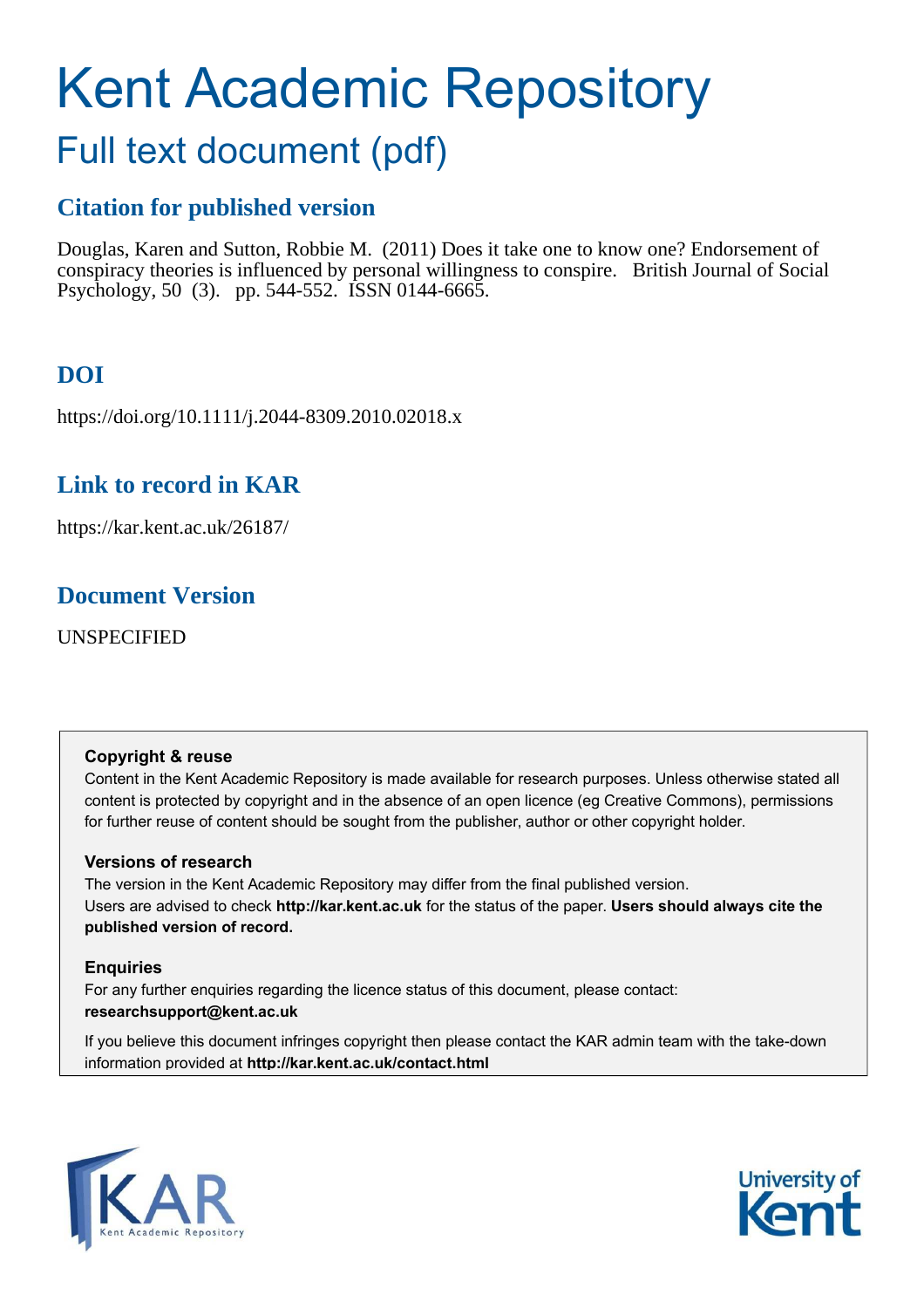Conspiracy theories 1

Running head: Conspiracy theories

## **Does it take one to know one? Endorsement of conspiracy theories is influenced by personal willingness to conspire**

Karen M. Douglas\* and Robbie M. Sutton

University of Kent

Word count (exc. figures/tables): 3486

\*Requests for reprints should be addressed to Karen Douglas, School of Psychology, University of Kent, Canterbury, CT2 7NP, United Kingdom (e-mail: k.douglas@kent.ac.uk). Karen Douglas and Robbie Sutton have made an equal intellectual contribution to this research. We thank Mitch Callan for his helpful comments on this paper.

Uncorrected manuscript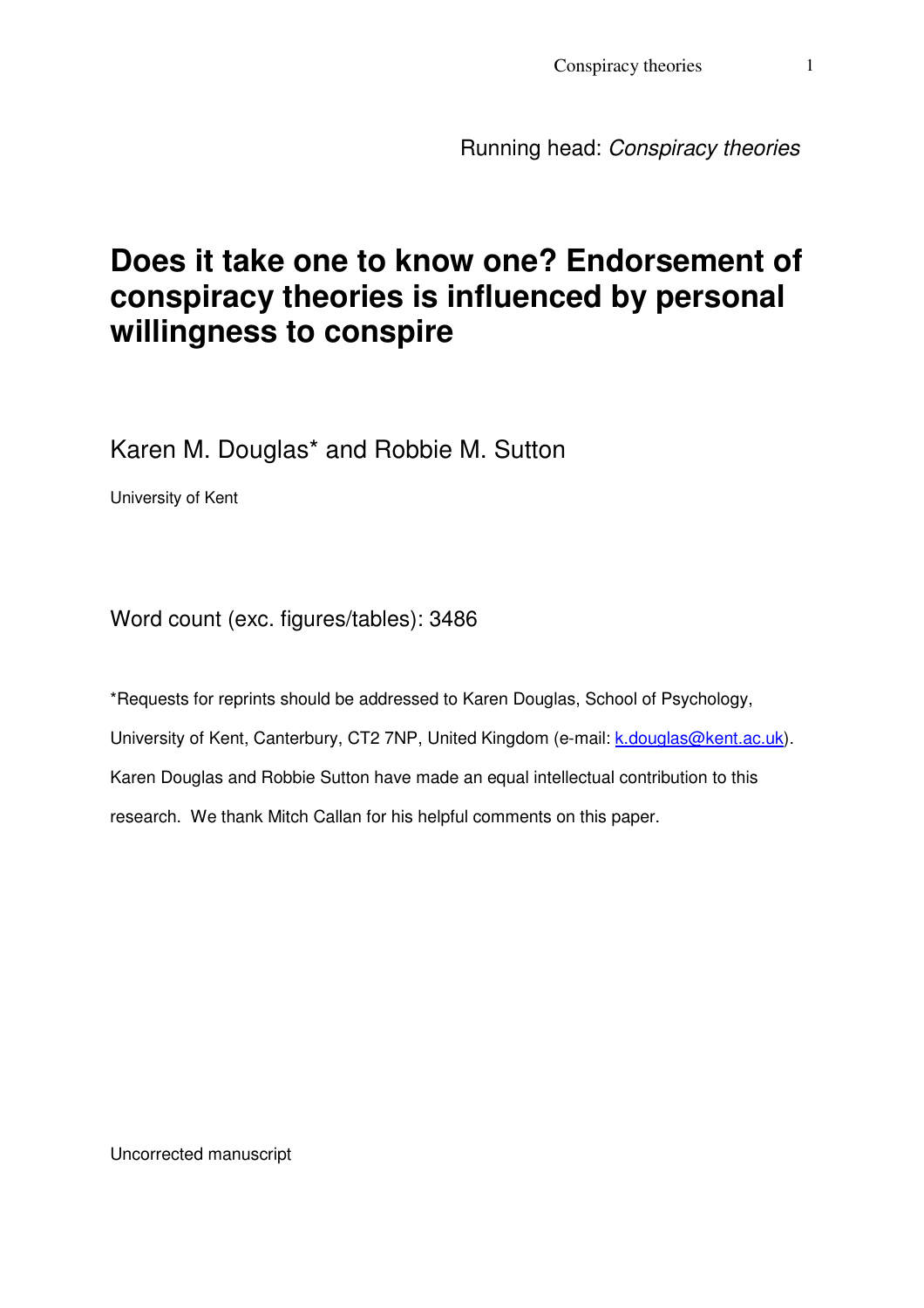#### Abstract

We advance a new account of why people endorse conspiracy theories, arguing that individuals use the social-cognitive tool of projection when making social judgments about others. In two studies, we found that individuals were more likely to endorse conspiracy theories if they thought they would be willing, personally, to participate in the alleged conspiracies. Study 1 established an association between conspiracy beliefs and personal willingness to conspire, that fully mediated a relationship between Machiavellianism and conspiracy beliefs. In Study 2, participants primed with their own morality were less inclined than controls to endorse conspiracy theories – a finding fully mediated by personal willingness to conspire. These results suggest that some people think "they conspired" because they think "I would conspire".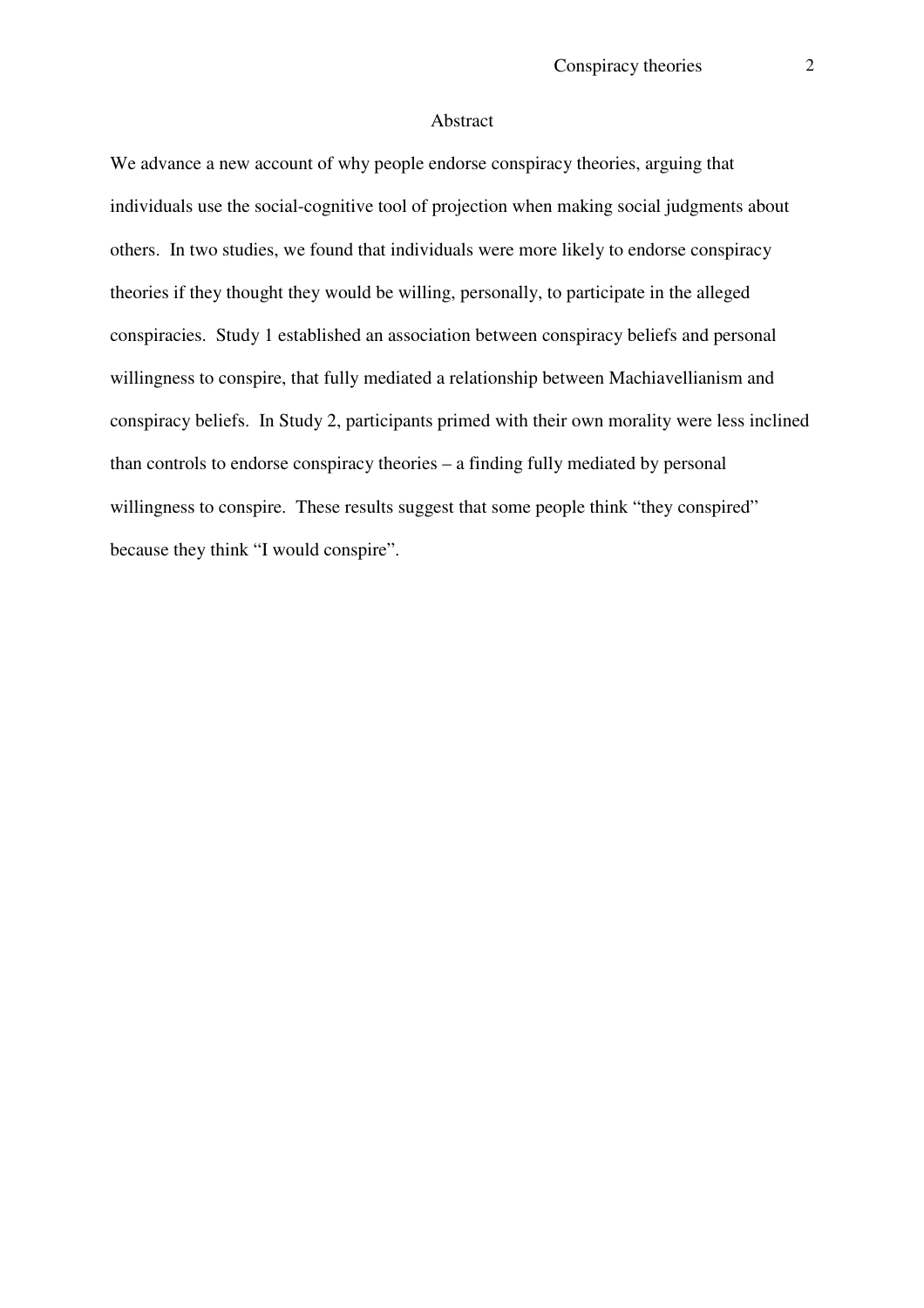Does it take one to know one? Endorsement of conspiracy theories is influenced by personal willingness to conspire

Were the September 11 attacks orchestrated by the United States government? Was Diana, Princess of Wales murdered? Alongside mainstream accounts of significant events, there often develop alternative accounts that fall under the banner of the popular term *conspiracy theories*. A conspiracy theory is defined as an attempt to explain the ultimate cause of a significant political or social event as a secret plot by a covert alliance of powerful individuals or organizations (e.g., McCauley & Jacques, 1979). It is important to stress that not all conspiracies are crackpot theories: some have ultimately been verified, such as the Watergate conspiracy of the 1970s. However, in the main conspiracy theories are unproven, often rather fanciful alternatives to mainstream accounts (Allison & Zelikow, 1999).

Whatever psychologists might think of conspiracy theories, there are good reasons to study them. For one, conspiracy theories are capable of influencing people without their awareness. After exposure to conspiracy theories about the death of Diana, Princess of Wales, British participants were more inclined to endorse those theories, but thought that their beliefs had not changed (Douglas & Sutton, 2008). Further, correlational studies point to the role of psychological traits such as anomie and a chronic lack of trust in others in the tendency to adopt conspiracy theories (Goertzel, 1994; Leman & Cineralla, 2005; Swami, Chamarro-Premuzic & Furnham, in press). Other studies show that conspiracy theories may allow people to come to terms with a powerless social position (Crocker, Luhtanen, Broadnax & Blain, 1999; Parsons, Simmons, Shinhoster & Kilburn, 1999; Whitson & Galinsky, 2008). Further, research also shows that the popularity of conspiracy theories has increased in recent years (McHoskey, 1995), most likely due to the ease with which they are disseminated on the Internet (Coady, 2006). It is therefore surprising that so little research has attempted to understand the social-psychological processes that underlie conspiracy theorizing.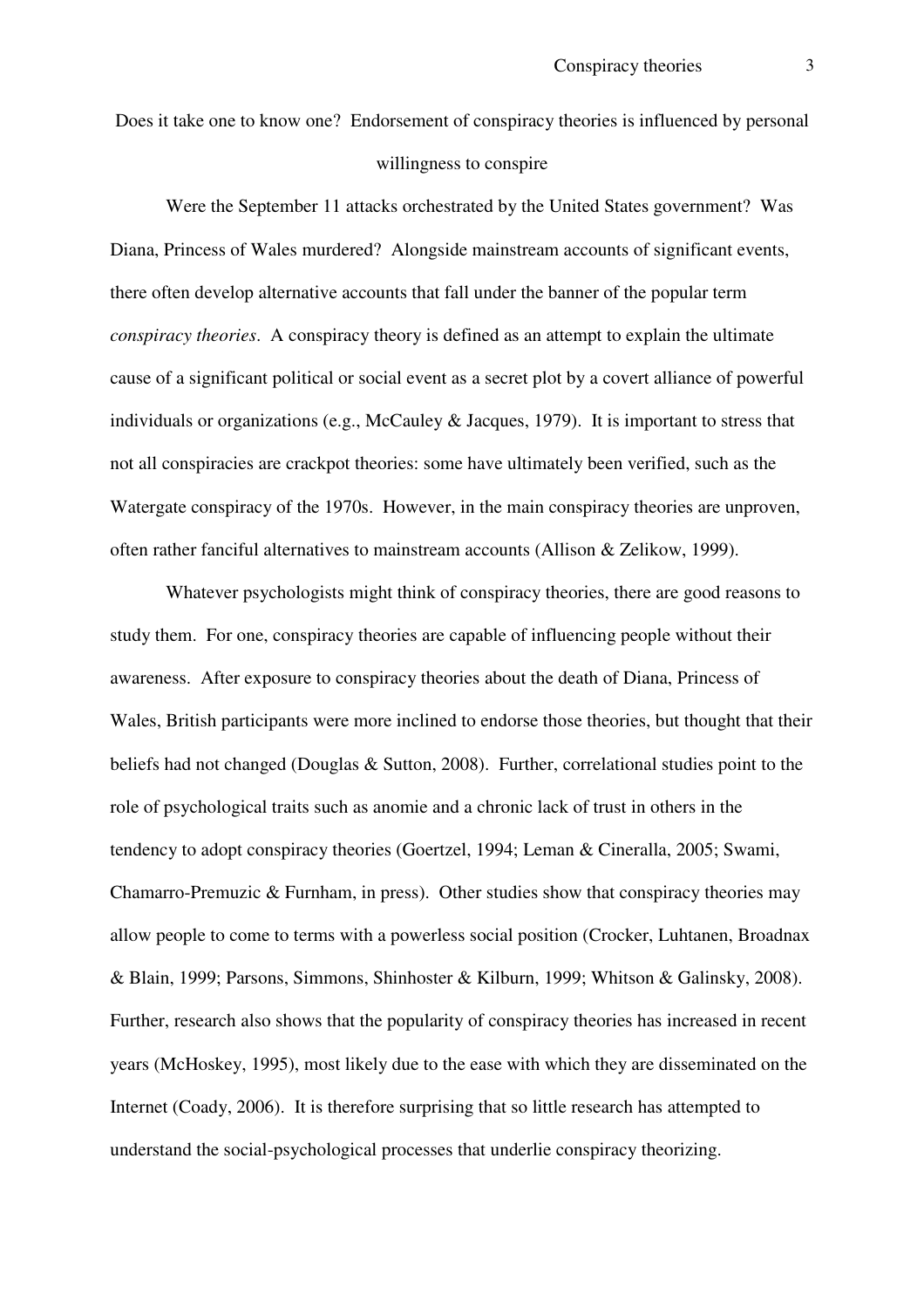In this paper, we propose a social-psychological mechanism which entails that people's endorsement of conspiracy theories depends, in part, on whether they themselves are willing to conspire. Our logic is as follows. People are desirous of explanations for socially significant, emotionally arousing events such as the deaths of celebrities or major international disasters (Leman & Cinnirella, 2007; Weiner, 1985). For such events, people generally lack direct access to the facts that might help them distinguish correct from incorrect explanations. Instead, they are required to rely on a matrix of often conflicting information from various media sources, ranging from news reports to official inquiries, to rumour and conspiracy on the Internet to understand what people might have done (e.g., Leman & Cinnirella, 2007; Wallace, 2001).

One social-cognitive tool that can help people in such situations is projection (Ames, 2004; Krueger, 2000; McCloskey, 1958). Projection is the process whereby one's own thoughts, feelings, motivations or action tendencies are attributed to others. Under the influence of Freud (1896), early theorists saw projection as a defence mechanism in which people denied their unwanted desires and motivations by ascribing them to others (McCloskey, 1958). In contrast, contemporary models tend to view projection as a means of making sense of the social environment, informing judgments about others when more reliable or objective information is lacking (Ames, 2004). The crucial point of the proposed theoretical account is that when evaluating a conspiracy theory, people may use projection as a tool to understand what others might have done. Thus, for example, they may be less likely to dismiss the hypothesis that AIDS was created by government scientists if they believe that they personally would be willing to create it. In this way, the observer's perception that "I would do it" informs his or her perception that "they did it". We tested this process in two studies, assuming that individuals' willingness to conspire is determined by their own personal morality (cf. Bandura, 2006; Eagly & Chaiken, 1993). Those who have relatively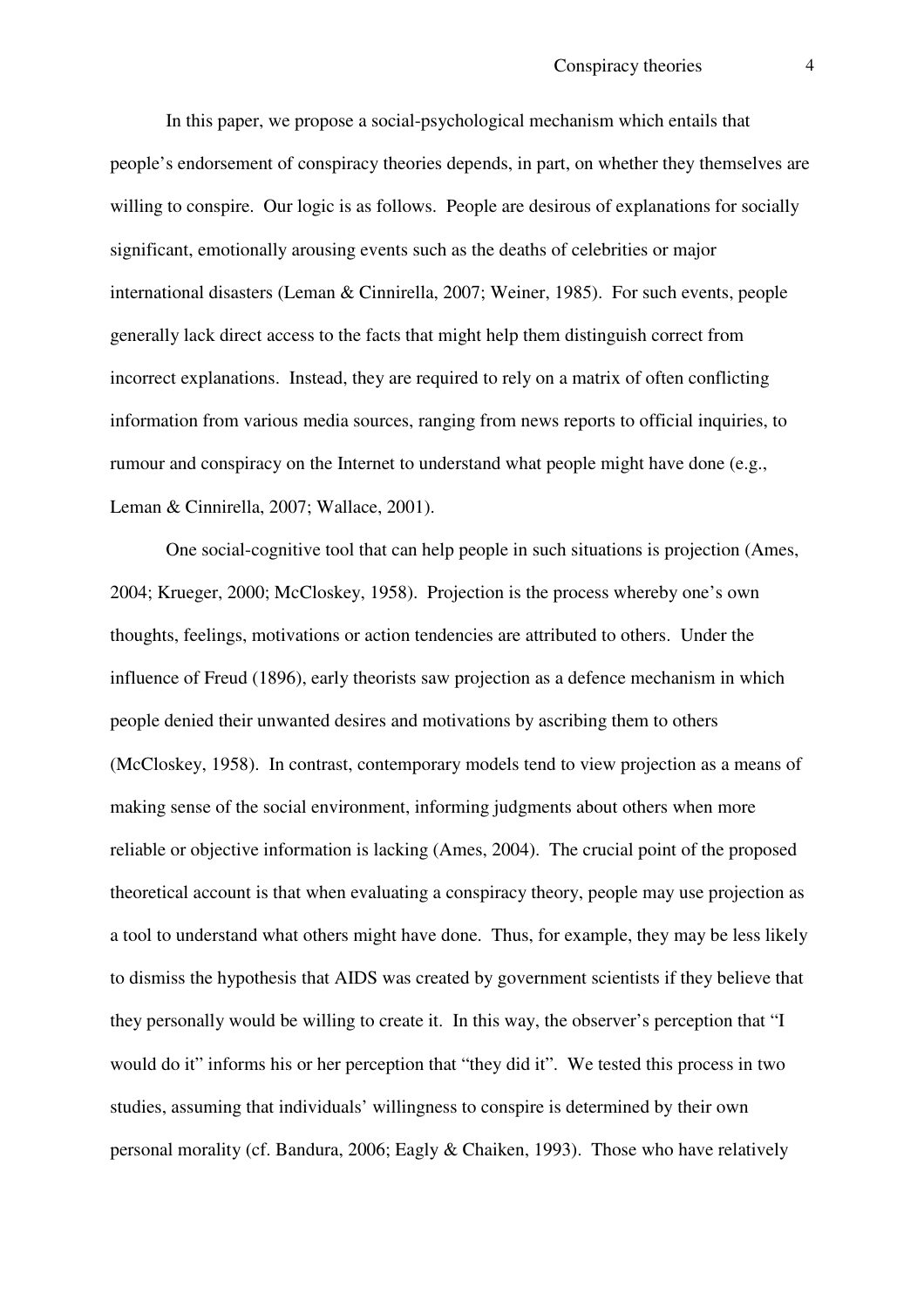few moral scruples about conspiring may be less likely to think that others would be deterred from conspiring, at least on moral grounds.

The first study took a correlational approach. We predicted that endorsement of a range of conspiracy theories would be positively correlated with participants' perception that, if in the same position themselves, they would personally engage in such conspiracies. We also predicted that because of this relationship, a specific individual differences variable associated with personal morality would be related to conspiracy theorizing. Here, we chose to measure participants' level of Machiavellianism – an individual differences variable associated with willingness to exploit others for personal gain (Christie & Geis, 1970; Hodson, Hogg & MacInnis, 2009). Machiavellianism is a clear indicator of a person's moral tendencies and is therefore a useful measure to include in our initial investigation. It provides an opportunity to test the prediction that the relationship between a person's moral qualities and their beliefs in conspiracy theories is mediated by projection of those moral qualities onto others. The second study adopted the same mediational logic in an experimental study. Here, participants were primed with their personal morality by recalling a time they helped someone in a significant way. We expected this prime to render participants temporarily less willing to conspire and thus be more skeptical toward conspiracy theories. In other words, we expected the effect of positive moral priming on conspiracy beliefs to be mediated by willingness to participate in the alleged conspiracies.

#### Study 1

#### *Participants and design*

Participants were 189 British undergraduates (163 female and 26 male; mean age 20.13, *SD* = 3.87) who participated for course credit. Machiavellianism was the predictor variable and endorsement of conspiracy theories the criterion variable. Participants' reported willingness to conspire was measured as the mediator.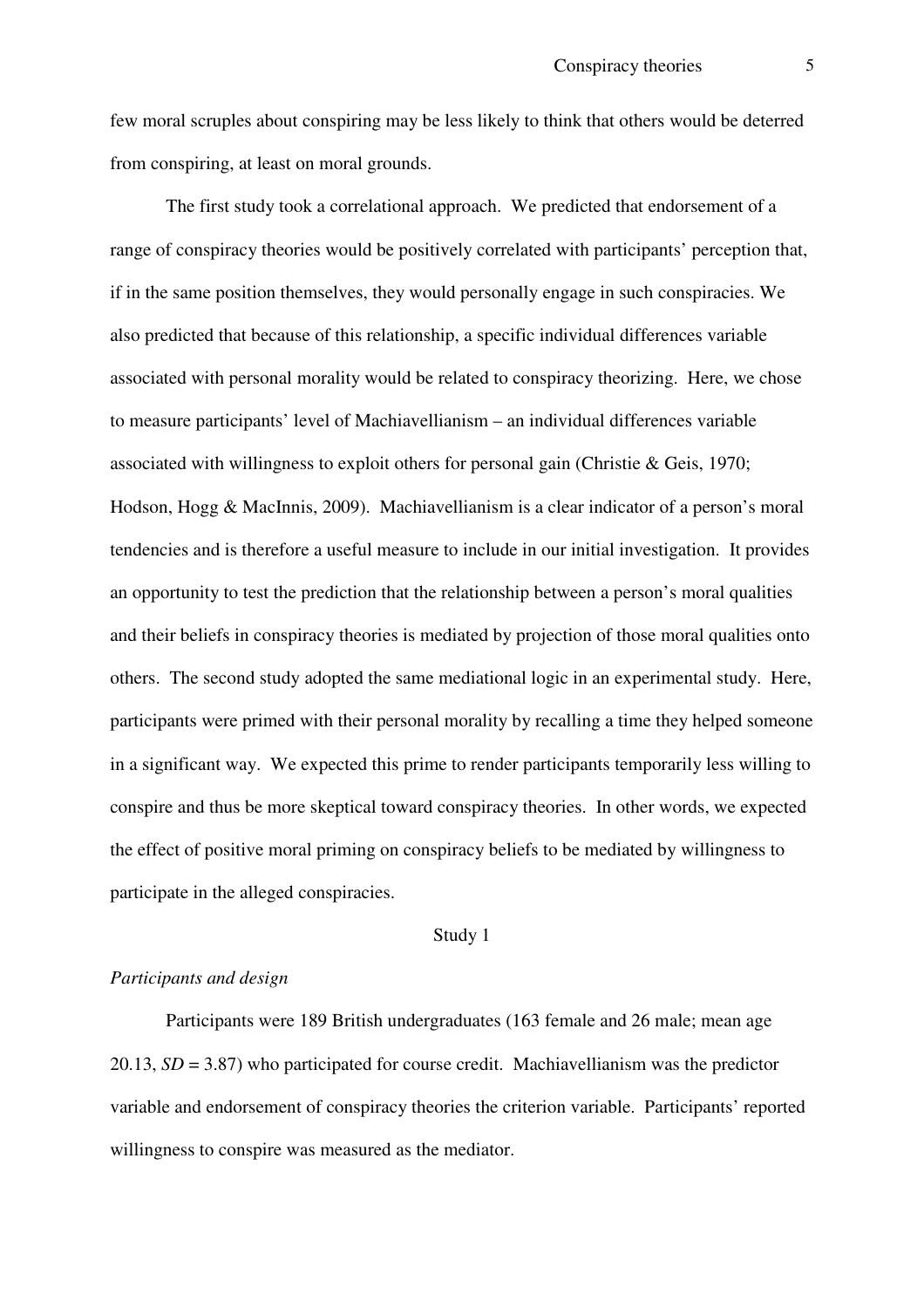#### *Materials and procedure*

Participants were asked to complete the MACH-IV scale (Christie & Geis, 1970) where they read 20 statements (e.g., "Never tell anyone the real reason you did something unless it is useful to do so"  $\alpha$  = .70) and rated their agreement with each statement on a scale from 1 (strongly disagree) to 6 (strongly agree). Participants were then asked to read a series of conspiracy theory statements adapted from previous research (Douglas & Sutton, 2008; Leman & Cinnirella, 2005). There were 17 statements (e.g., "The attack on the Twin Towers was not a terrorist action but a governmental conspiracy"). For each item, participants were asked to rate the likelihood that, if they were in the position of the alleged conspirators, they would have participated in the actions (e.g., "If you were in the position of the government, would you have ordered the attack on the Twin Towers?" from 1 (never under any circumstances) to 7 (probably yes). Across the conspiracy theories, the scale for willingness to conspire was reliable ( $\alpha = .82$ ). Participants were also asked to rate how much they agreed with each statement – that is, to what extent they agreed that a conspiracy occurred – and also to rate how plausible, convincing, worth considering, interesting and coherent they thought each statement was, each on a scale from 1 (not at all) to 7 (very much). A total measure of conspiracy theory endorsement was calculated for each statement across these six items and the scale across the 17 conspiracy theories was reliable ( $\alpha = .82$ ).

#### Results and discussion

Mean conspiracy theory endorsement was  $3.45$  ( $SD = 0.69$ ) and mean personal willingness to conspire was  $1.99$  (*SD* = 0.79). To test the predicted pattern of mediation, we used the regression procedures recommended by Baron and Kenny (1986). First, Machiavellianism (predictor) predicted endorsement of conspiracy theories (criterion),  $\beta =$ .237,  $t = 3.28$ ,  $p = .001$ ,  $R^2 = .06$ . Further, Machiavellianism was positively associated with participants' perception that they would themselves participate in the alleged conspiracies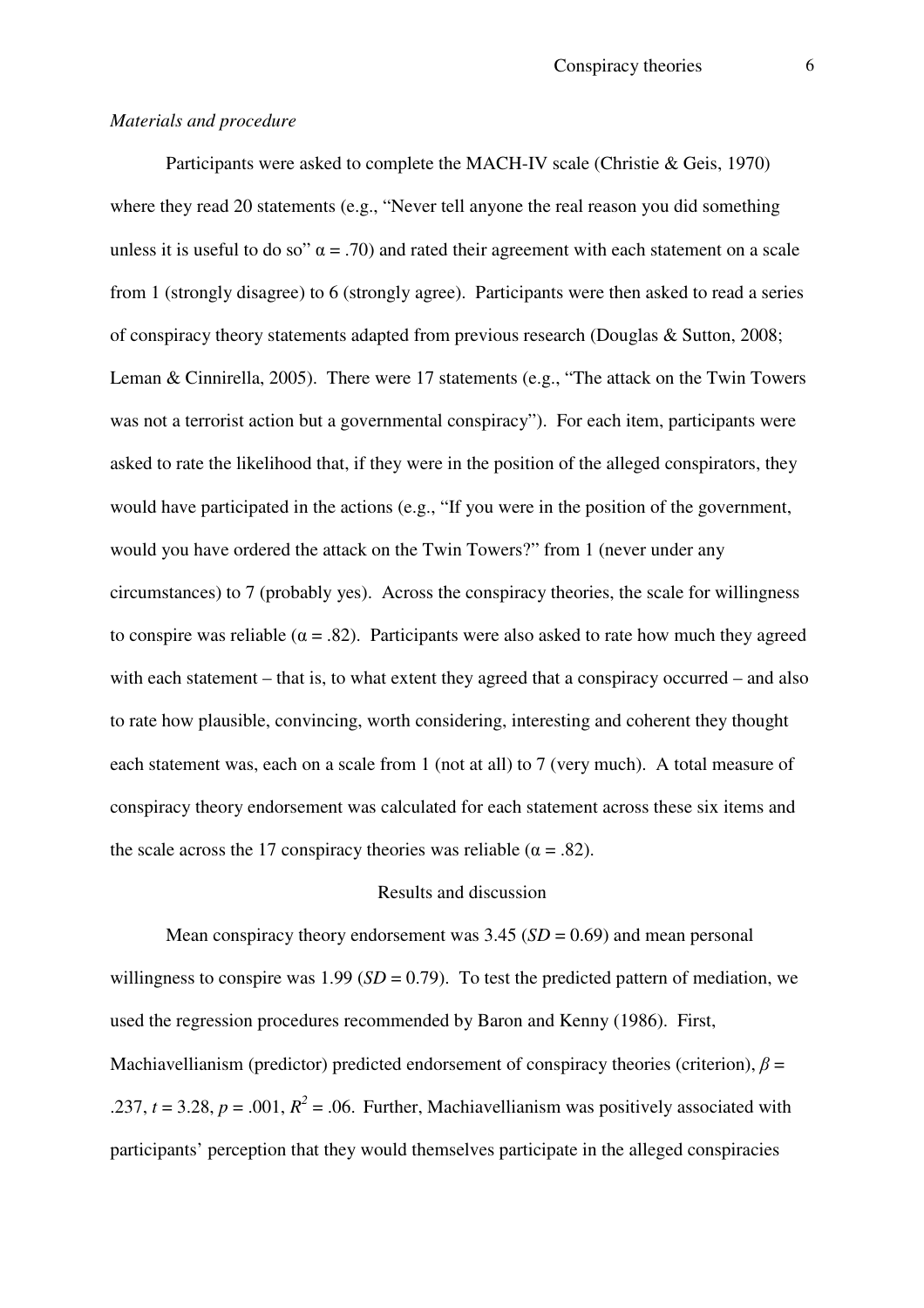(mediator),  $\beta = .397$ ,  $t = 5.81$ ,  $p < .001$ ,  $R^2 = .16$ . When reported willingness to conspire was entered into the equation with Machiavellianism, the effect of Machiavellianism on conspiracy beliefs was obviated,  $\beta = .078$ ,  $t = 1.07$ ,  $p = .285$ ,  $R^2 = .01$ , whereas the effect of willingness to conspire remained significant,  $\beta = .400$ ,  $t = 5.46$ ,  $p < .001$ ,  $R^2 = .19$ . This complete mediation was confirmed by a Sobel test ( $z = 3.98$ ,  $p < .001$ ) and is presented in Figure 1. Therefore, as expected these results revealed that personal willingness to engage in the conspiracies predicted endorsement of conspiracy theories. Machiavellianism also predicted endorsement of conspiracy theories. Finally, the relationship between Machiavellianism and conspiracy beliefs was fully mediated by participants' willingness to engage in the conspiracies themselves. In other words for example, highly Machiavellian individuals were seemingly more likely to believe that that government agents staged the 9/11 attacks because they were more likely to perceive that they would do so themselves, if in the government's position.

The present results are important because they provide the first evidence to suggest that people endorse conspiracy theories because they project their own moral tendencies onto the supposed conspirators. Of course however, this is a correlational study and so causality cannot be inferred. In Study 2, we therefore aimed to investigate the causal relationship between a person's morality, willingness to conspire and conspiracy beliefs in an experimental study.

#### Study 2

 Instead of measuring participants' moral tendencies, we directly manipulated participants' perception of their own personal morality. Participants were randomly assigned to one of two conditions. An experimental group was asked to think of, and write about, a time when they behaved in a moral and decent manner, by helping another person. According to self-perception theory (Bem, 1967; 1972), people infer their attitudes and dispositions by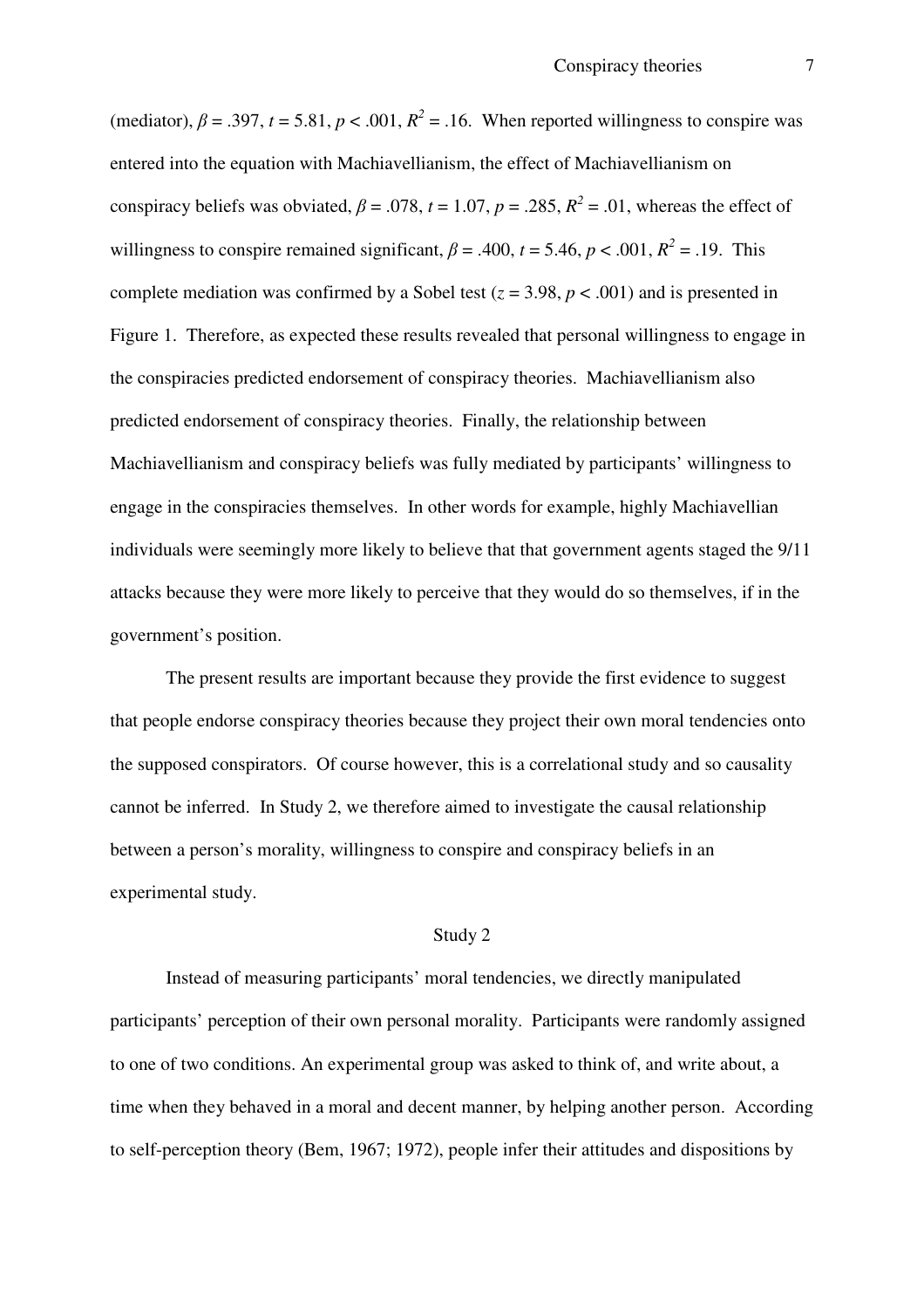observing their own behaviour. So, we reasoned that by recalling a time when they behaved in a moral and decent manner, people would therefore perceive themselves as less likely to participate in conspiracies. A control group completed dependent measures without being exposed to this procedure.

Participants were then asked to read the conspiracy theory statements as in Study 1 and again rate (a) their willingness to engage in each conspiracy, and (b) how much they endorse each theory. It was predicted that participants in the positive moral prime condition would endorse conspiracy theories to a lesser degree than those in the control condition. It was also predicted that willingness to engage in the conspiracies would predict endorsement of conspiracy theories. Finally, it was predicted that the effect of moral prime on conspiracy beliefs would be mediated by willingness to engage in the conspiracies.

#### *Participants and design*

 Sixty British undergraduates (48 female and 12 male) participated for course credit (mean age  $= 19.83$ ,  $SD = 2.37$ ). The independent variable was the moral prime (vs. control) condition and endorsement of conspiracy theories was again the dependent variable. Participants' reported willingness to conspire was again measured as the mediator.

#### *Materials and Procedure*

 Participants in the experimental condition were asked to think of, and write about a time where they helped another person while participants in the control group proceeded directly to the next section. The specific wording of the instruction for the experimental group was as follows:

*In the first part of this experiment, we would like you to spend a few minutes thinking of a time when you helped someone out. For example, you may have gone out of your way to help a friend in need, or gave them emotional support at a difficult time, made them feel better about themselves or their situation, or donated a significant amount of*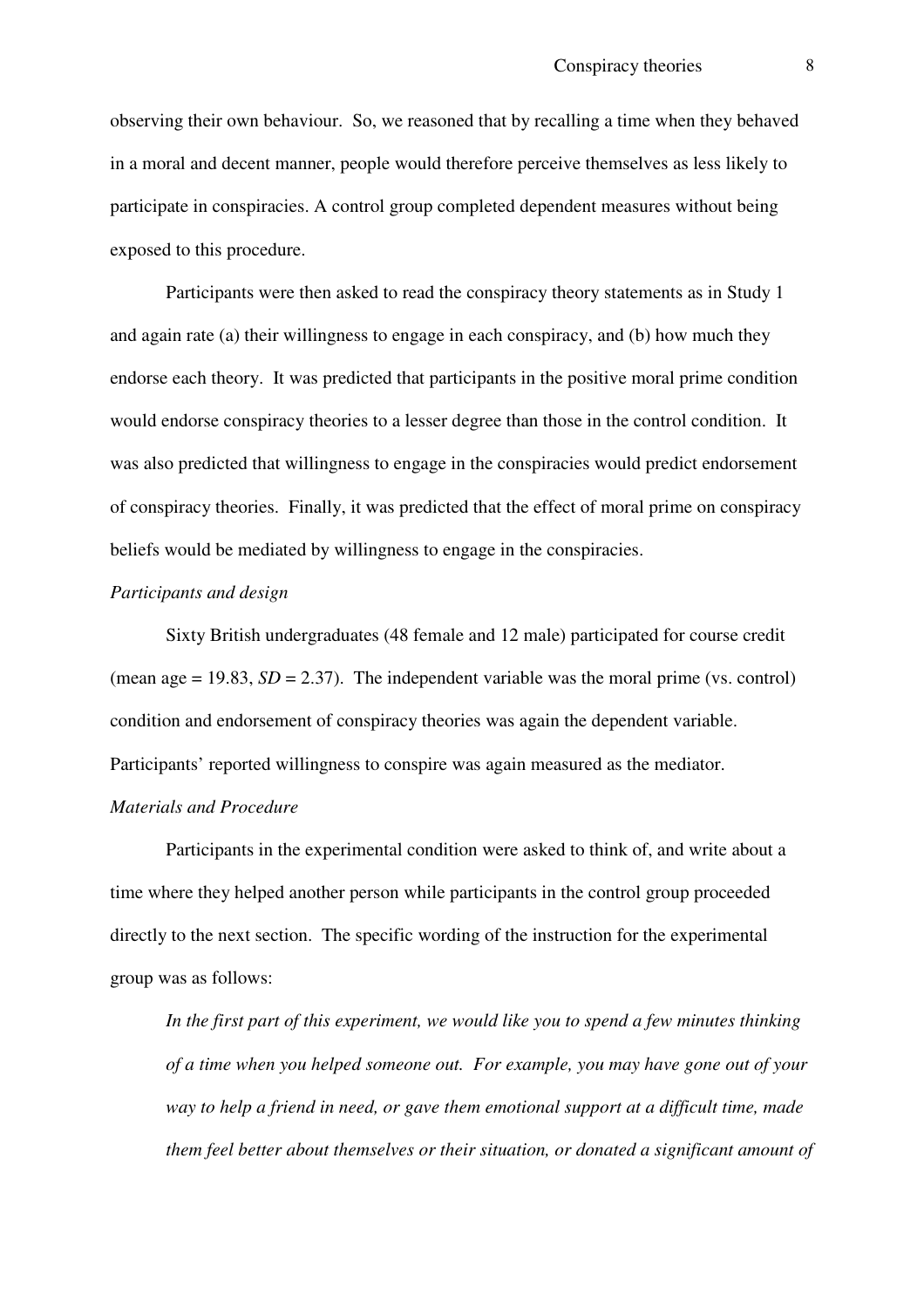*money or time to help someone solve a problem. It doesn't matter how you helped them exactly – what we are interested in is any case in which you helped someone in some significant way. Please, write about this time below. We are interested in the details of this experience, so (without naming names), please write down some of the details of this experience.* 

Participants then wrote their responses. To establish that the experimental condition did not influence participants' mood and potentially confound the results, all participants then completed the Positive and Negative Affect Scale (PANAS; Watson, Clark & Tellegen, 1988) where they were asked to indicate from 1 (very slightly or not at all) to 5 (extremely), the extent to which they were, at that moment, experiencing 10 positive (e.g., "excited",  $\alpha = .85$ ) and 10 negative (e.g., "upset",  $\alpha$  = .82) emotions. Participants were then asked to read the 17 conspiracy statements as in Study 1 and were again asked to indicate how likely it is that, if they had been in the position of the alleged conspirators, they would have participated in the conspiracies. As in Study 1, participants were asked to rate their endorsement of each statement.

#### Results and discussion

The moral prime condition had no effect on positive affect,  $F(1,59) = 0.99$ ,  $p = .323$ ,  $\eta^2$  = .02 or negative affect,  $F(1,59) = 0.41$ ,  $p = .525$ ,  $\eta^2 = .01$ , so participants' PANAS results were not included in subsequent analyses.

To test the predicted pattern of mediation, we used the regression procedures recommended by Baron and Kenny (1986) as in Study 1. First, moral prime (independent variable) predicted endorsement of conspiracy theories (dependent variable),  $\beta = .272$ ,  $t =$ 2.15,  $p = 0.036$ ,  $R^2 = 0.07$ , such that participants in the positive moral prime condition endorsed conspiracy theories to a lesser extent  $(M = 3.17, SD = .76)$ , than participants in the control condition  $(M = 3.59, SD = .75)$  – see Figure 2. Moral prime also predicted participants'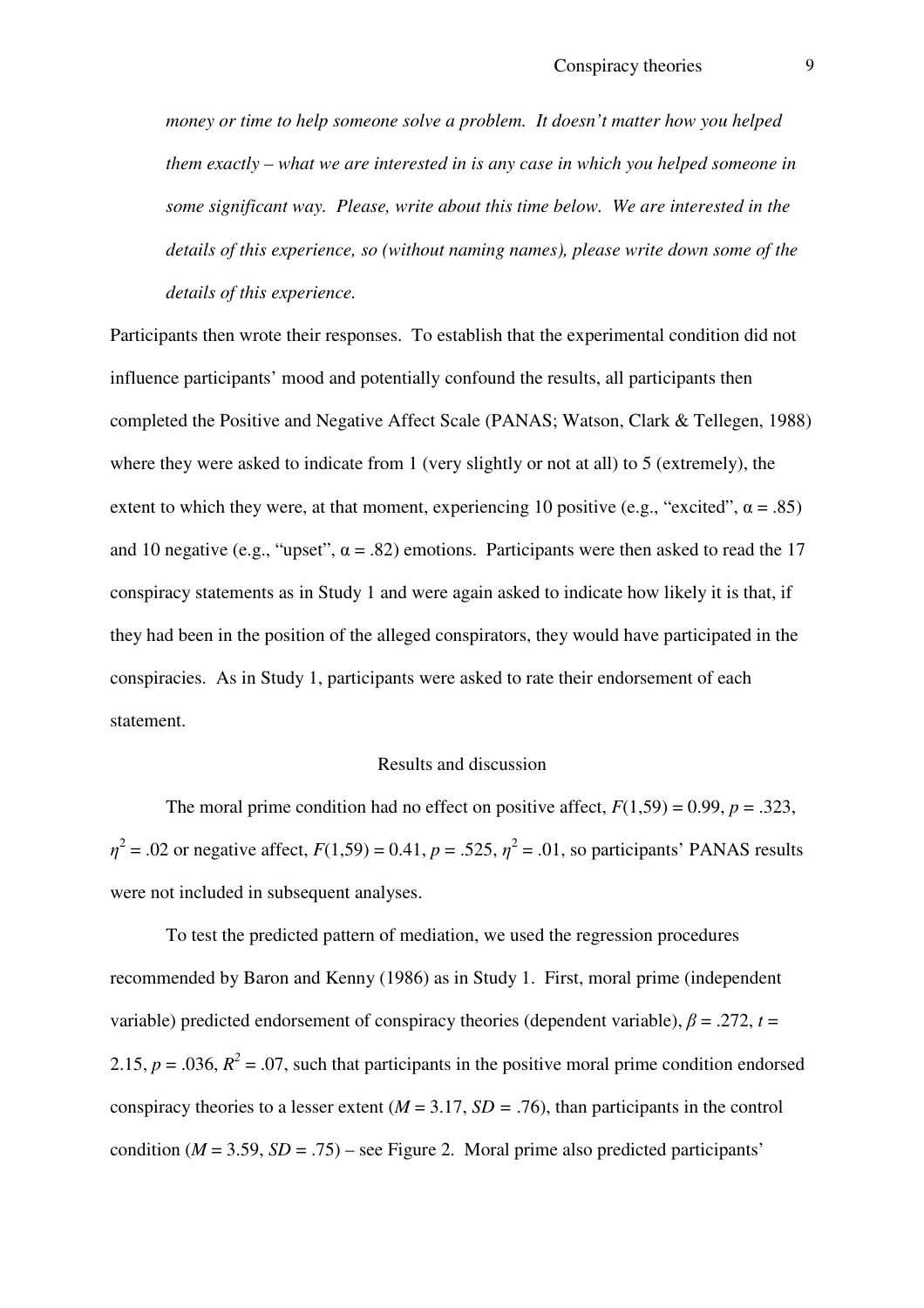reported likelihood of willingness to conspire (mediator),  $\beta = .321$ ,  $t = 2.71$ ,  $p = .022$ ,  $R^2 =$ .10, where participants in the positive moral prime condition rated that, if they were in the position of the alleged conspirator, they would be less likely to perform the conspiratorial behaviour,  $(M = 1.91, SD = .69)$  than participants in the control condition  $(M = 2.42, SD =$ .85) – see Figure 2. When the proposed mediator was added to the model, the effect of the positive moral prime on endorsement of conspiracy theories was obviated,  $\beta = .046$ ,  $t = 0.37$ ,  $p = .717$ ,  $R^2 = .002$  while the effect of the mediator remained strongly significant,  $\beta = .628$ ,  $t =$ 4.96,  $p < .001$ ,  $R^2 = .39$ . This complete mediation was confirmed by a Sobel test,  $z = 2.14$ ,  $p$ = .032 and is presented in Figure 3. Therefore, the effect of participants' primed morality on their conspiracy beliefs was fully mediated by their own personal willingness to conspire.

#### General discussion

 The present two studies were designed to test a new explanation for why people endorse conspiracy theories. Specifically, drawing on the literature on projection (e.g., Ames, 2004), we argued that people would be more likely to endorse conspiracy theories to the extent that they project their own willingness to conspire onto the alleged conspirators. We found support for this account. In Study 1, the relationship between an indicator of personal moral tendencies (Machiavellianism) and endorsement of conspiracy theories was fully mediated by the participants' own reported willingness to engage in the conspiracies. In Study 2 we experimentally manipulated a proxy for participants' personal morality and found that the effect of this prime on conspiracy beliefs was fully mediated by participants' reported willingness to engage in the conspiracies. Together, these studies suggest that people who have more lax personal morality may endorse conspiracy theories to a greater extent because they are, on average, more willing to participate in the conspiracies themselves.

Researchers to date have been concerned with individual differences in conspiracy beliefs (e.g., Crocker et al., 1999; Goertzel, 1994; Leman & Cinnirella, 2005; Parsons et al.,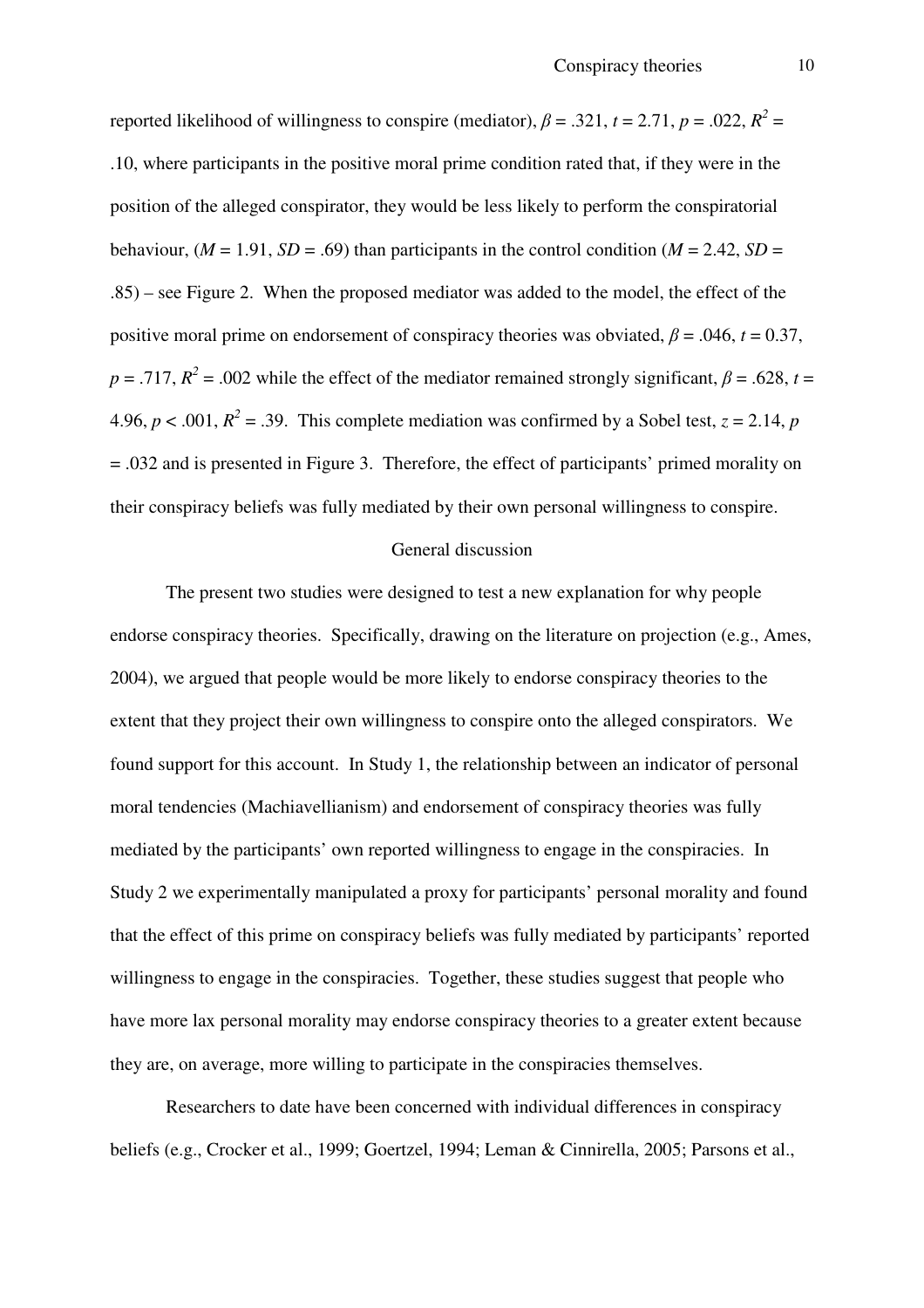1999; Swami et al., in press; Whitson & Galinsky, 2008) and indeed there is a growing psychological 'profile' of the typical conspiracy theorist. Our findings extend this literature by highlighting the role that projection, a well-documented social-cognitive process, plays in conspiracy beliefs. This process was able to account for the effect of both an individual difference (Study 1) and a situational variable (Study 2) on conspiracy theorizing. Notably, in our studies participants consciously acknowledged their personal willingness to conspire, which led them to endorse conspiracy theories. This pattern of results suggests that participants did not project their unacknowledged and unwanted psychological states onto others. Rather, it is consistent with the contemporary understanding of projection as a socialcognitive mechanism that helps perceivers make sense of a complex social environment and to understand other people's behaviours (e.g., Ames, 2004).

Our explanation is also a significant advance on previous research, which has typically treated conspiracy beliefs as a direct consequence of individual deficits (e.g., mistrust; Goertzel, 1994) or pathologies (e.g., paranoia; Knight, 2002). Consistent with that research, we found that an individual difference variable (in this case Machiavellianism) significantly predicted conspiracy beliefs ( $\beta$  = .237 in Study 1). However, reported willingness to participate in the conspiracy was a stronger predictor ( $\beta$  = .400 in Study 1 and  $\beta$  = .628 in Study 2) and fully accounted for the link between Machiavellianism and conspiracy beliefs. Future research may extend this new account to explain the links between other individual differences variables and conspiracy beliefs. Theoretically we expect projection to mediate the effects on conspiracy theorizing of other individual differences that influence personal willingness to conspire. For example, conscientiousness and empathic concern may be inversely related to willingness to conspire and because of this, to endorsement of conspiracy theories.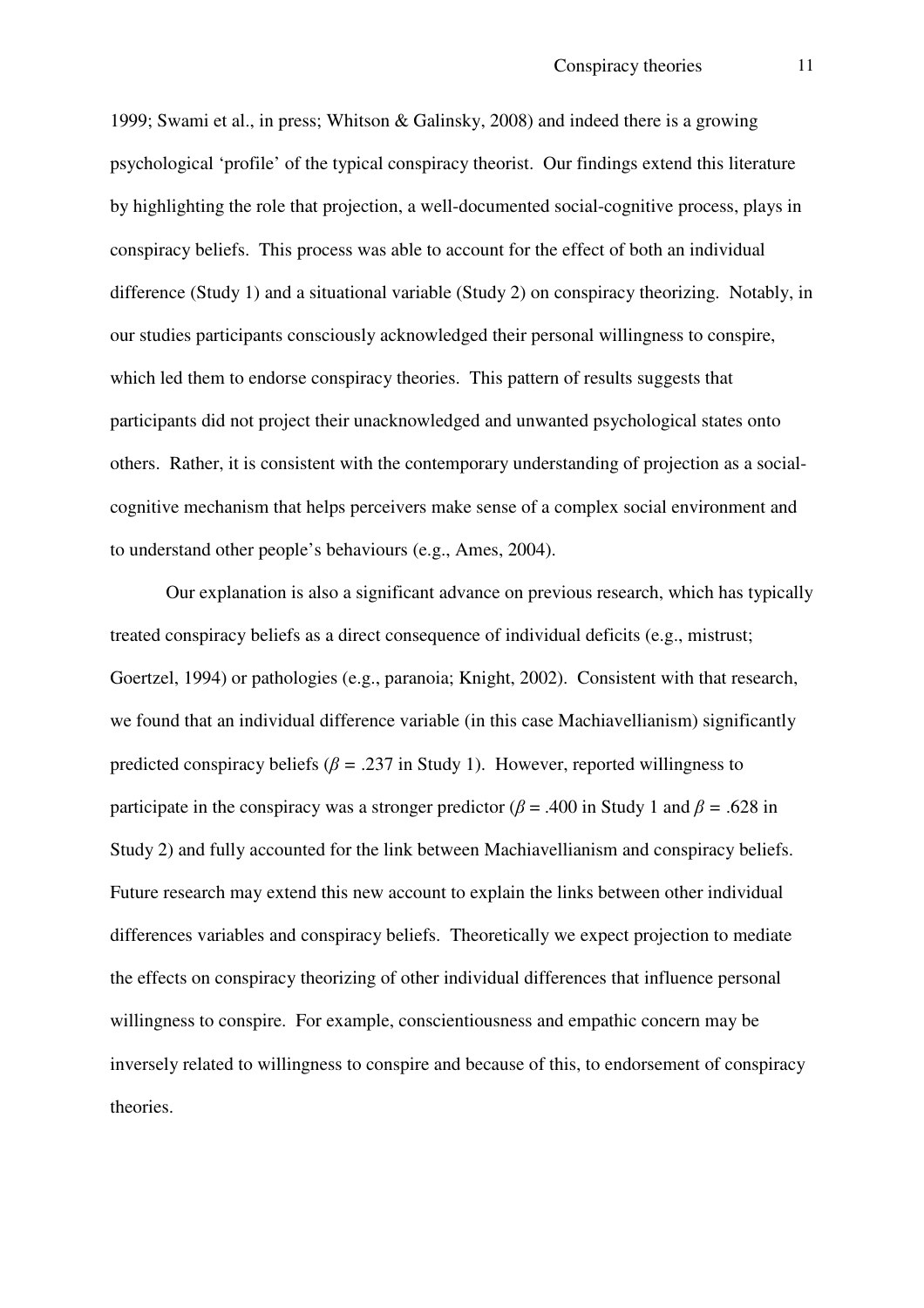Future research may also examine the influence of other variables on conspiracy beliefs, adopting the current methodology and focus on the role of projection. Future research may also extend the current account by testing different samples (e.g., non-undergraduate students) or a broader range of conspiracy theories. Related to this last point, although the conspiracy theories tested in the current study are concerned with powerful, malign forces and negative motives, not all conspiracy theories fall into this category. For example, it could be argued that alleged conspiracies about the existence of aliens result from a protective motive to avoid mass panic. We do not characterize projection specifically as the attribution of unwanted tendencies of the self to others, so we would expect beliefs even in these benign conspiracies to be predicted by personal willingness to participate in them. However we would not expect beliefs in such conspiracy theories nor willingness to participate in relatively benign conspiracies to be predicted by Machiavellianism nor by our moral prime. This is because their moral implications are very different from the malign conspiracies presented in the present studies. Future research could examine these possibilities.

Further, the use of alternative dependent measures may enable researchers to examine potentially more complex relationships between personal morality and conspiracy beliefs. Specifically, we found that priming morality leads people to perceive that they are less likely to conspire (Study 2). This is consistent with the notion that these sorts of manipulations allow people to establish their moral credentials (e.g., Harber, Stafford, & Kennedy, 2010). We also found that this strengthened sense of personal morality leads people to perceive that others were less likely to conspire. Ironically however, affirming personal morality can sometimes give people an unconscious ethical license to *behave* negatively (Monin & Miller. 2001). So, it is possible that measuring conspiratorial behaviour may reveal that affirming personal morality is a double edged-sword, which at once makes people feel that they would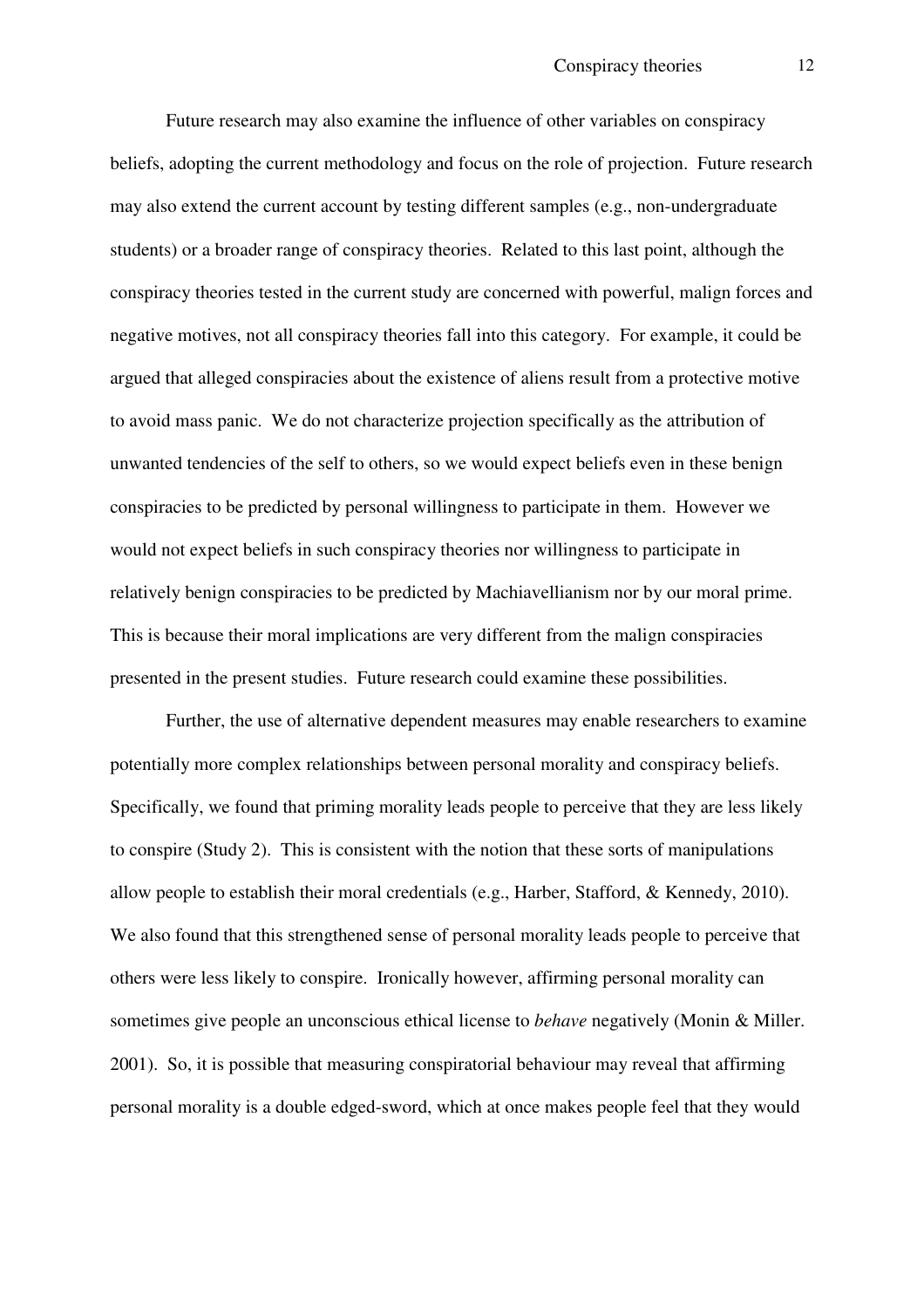be less likely to engage in conspiracies and makes them actually more likely to conspire, should an opportunity present itself.

Finally, we do not argue that projection alone explains why people believe in conspiracy theories. Although the relationship between personal willingness to conspire and endorsement of conspiracy theories was strong in both studies presented here, other psychological processes may also influence beliefs in conspiracy theories. It may be that projection explains beliefs in some conspiracy theories and for some people better than others. It will therefore be important in future research to examine the role of psychological processes other than projection in influencing beliefs in conspiracy theories.

In summary, the present studies provide the first evidence that at least among some samples and for some conspiracy theories, the perception that "they did it" is fuelled by the perception that "I would do it". This research opens up new possibilities for understanding people's beliefs in conspiracy theories.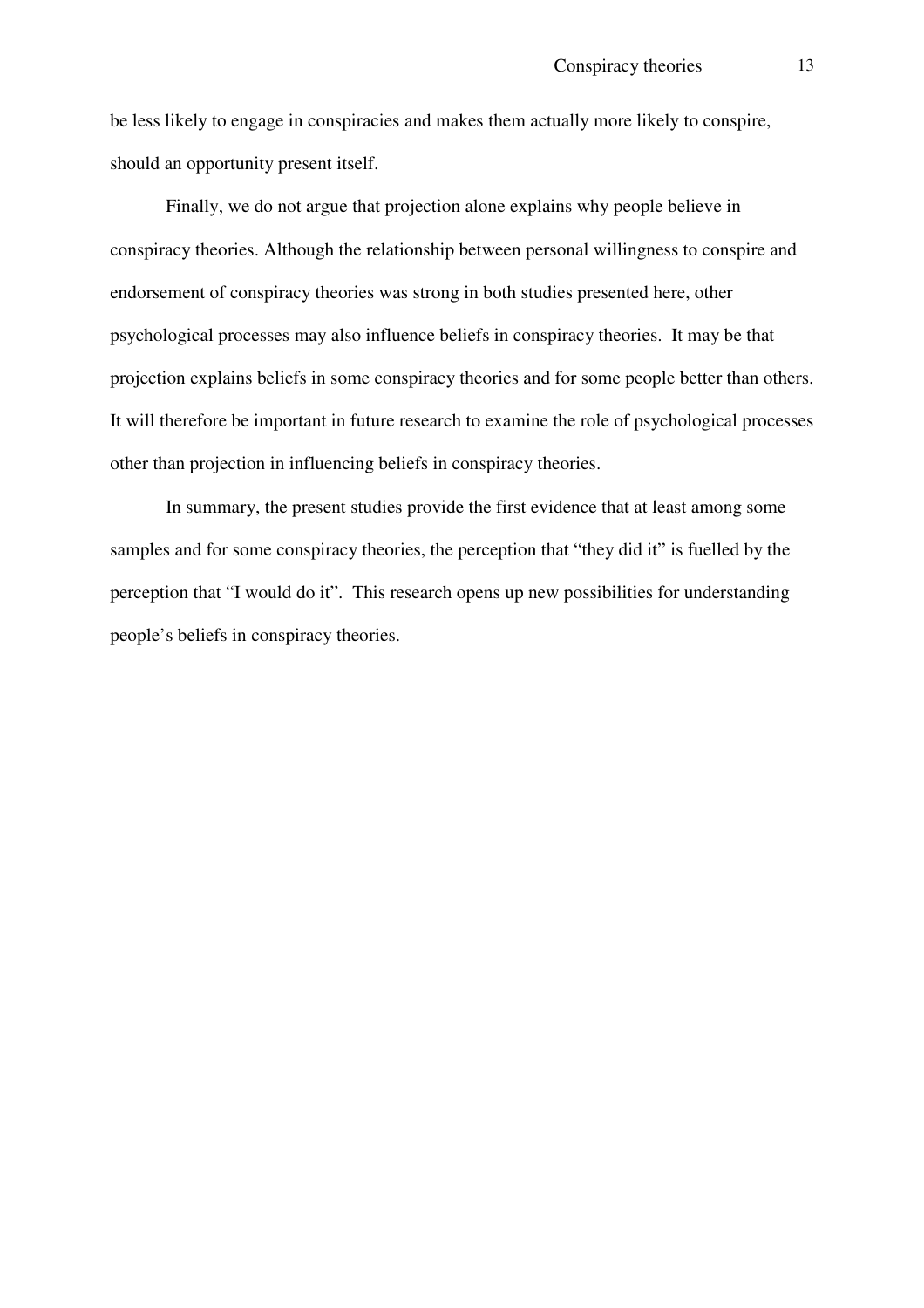#### References

- Allison, G.T., & Zelikow, P. (1999). *Essence of Decision: Explaining the Cuban Missile Crisis*. New Jersey: Longman.
- Ames, D.R. (2004). Inside the mind reader's tool kit: Projection and stereotyping in mental state inference. *Journal of Personality and Social Psychology, 87*, 340-353.
- Bandura, A. (2006). Toward a psychology of human agency. *Perspectives on Psychological Science*, *1*, 164-180.
- Baron, R.M., & Kenny, D.A. (1986). The moderator-mediator variable distinction in social psychological research: Conceptual, strategic, and statistical considerations. *Journal of Personality and Social Psychology, 51,* 1173-1182.
- Bem, D.J. (1967). Self-perception: An alternative interpretation of cognitive dissonance phenomena. *Psychological Review, 74*, 183-200.
- Bem, D.J. (1972). Self-perception theory. In L. Berkowitz (Ed.), *Advances in Experimental Social Psychology* (Vol. 6, pp. 1-62). New York: Academic Press.
- Coady, D. (Ed.), *Conspiracy theories: The philosophical debate*. Ashgate: Hampshire, England.
- Christie, R., & Geis, F.I. (1970) (Eds.), *Studies in Machiavellianism*. New York: Academic Press.
- Crocker, J., Luhtanen, R., Broadnax, S., & Blaine, B.E. (1999). Belief in U.S. government conspiracies against Blacks among Black and White college students: Powerlessness or system blame? *Personality and Social Psychology Bulletin, 25,* 941-953.
- Douglas, K.M., & Sutton, R.M. (2008). The hidden impact of conspiracy theories: Perceived and actual influence of theories surrounding the death of Princess Diana. *Journal of Social Psychology, 148,* 210-221.

Eagly, A. H., & Chaiken, S. (1993). *The psychology of attitudes*. Orlando: Harcourt Brace.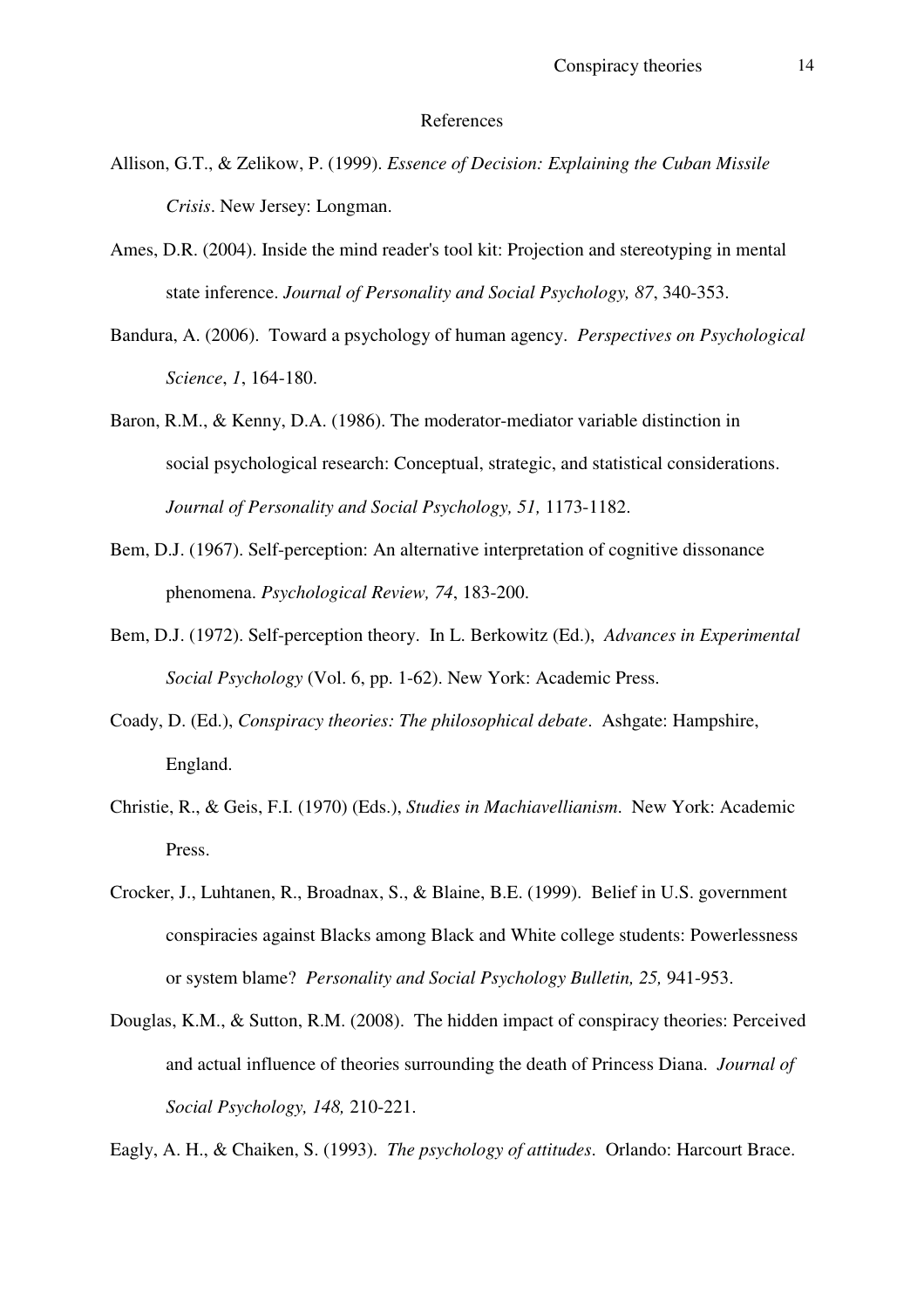Freud, S. (1896). Further Remarks on the Neuro-Psychoses of Defence*. The Standard Edition of the Complete Psychological Works of Sigmund Freud, Volume III* (1893-1899). Early Psycho-Analytic Publications, 157-185.

Goertzel, T. (1994). Belief in conspiracy theories. *Political Psychology, 15,* 731-742.

- Harber, K.D., Stafford, R., & Kennedy, K.A. (2010). The positive feedback bias as a response to self-image threat. *British Journal of Social Psychology, 49*, 207-218.
- Hodson, G., Hogg, S.M., & MacInnis, C. C. (2009). The role of "dark personalities" (narcissism, Machiavellianism, psychopathy), Big-Five personality factors, and ideology in explaining prejudice. *Journal of Research in Personality*, *43*, 686-690.
- Knight, P. (Ed.) (2002). *Conspiracy nation: The politics of paranoia in postwar America*. New York: New York University Press.
- Krueger, J. (2000). Distributive judgments under uncertainty: Paccioli's game revisited. Journal of Experimental Psychology: General, 129, 546-558.
- Leman, P.J., & Cinnirella, M. (2005). *Beliefs in conspiracy theories and need for cognitive closure.* Unpublished manuscript, Royal Holloway University of London.
- Leman, P.J., & Cinnirella, M. (2007). A major event has a major cause: Evidence for the role of heuristics in reasoning about conspiracy theories. *Social Psychological Review, 9,*  18-28.
- Mason, F. (2002). A poor person's cognitive mapping. In P. Knight (Ed.), *Conspiracy nation: The politics of paranoia in postwar America* (pp. 40-56). New York: New York University Press.
- McCauley, C., & Jacques, S. (1979). The popularity of conspiracy theories of presidential assassination: A Bayesian analysis. *Journal of Personality and Social Psychology, 37,*  637-644.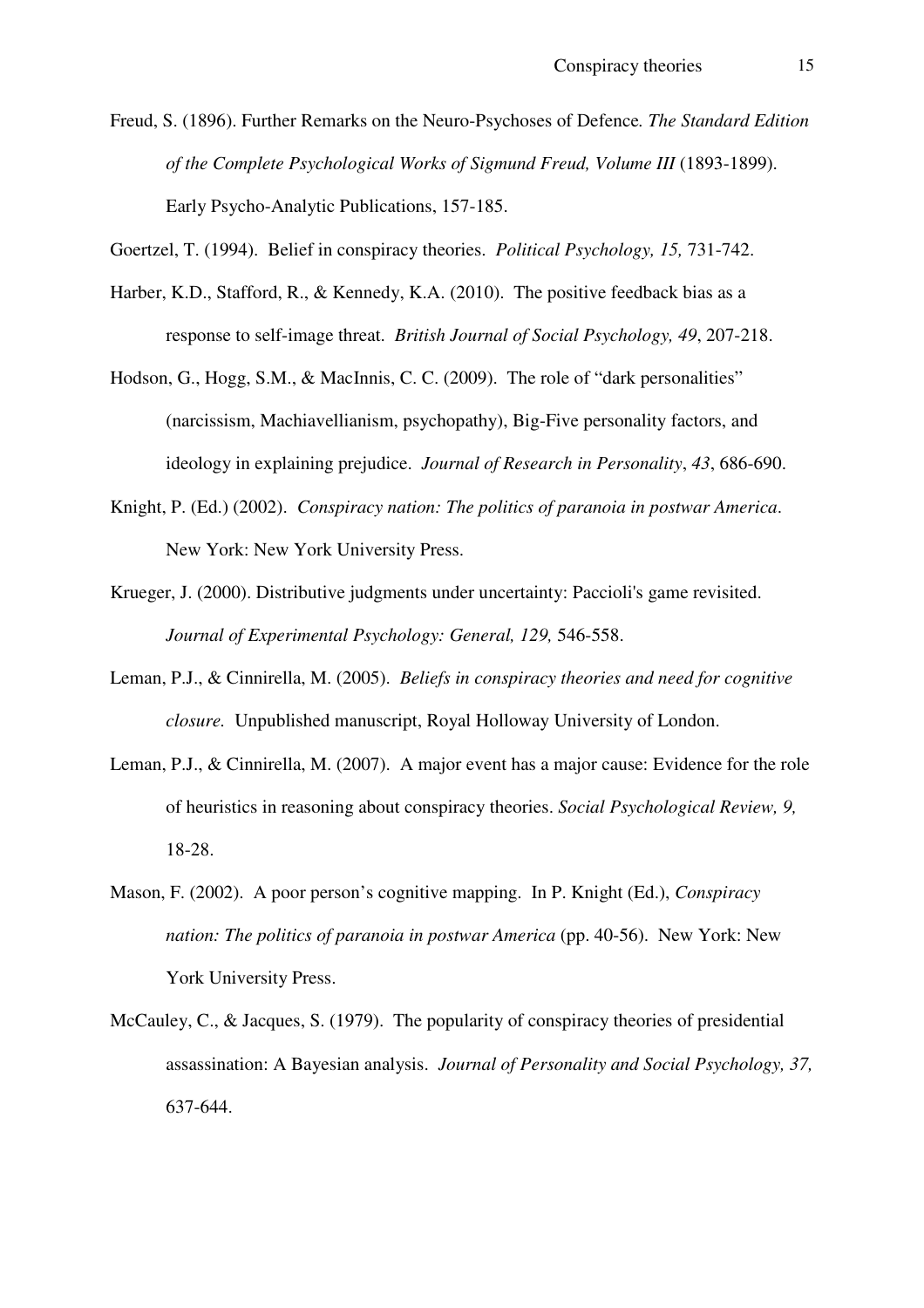- McHoskey, J.W. (1995). Case closed? On the John F. Kennedy assassination: Biased assimilation of evidence and attitude polarization. *Basic and Applied Social Psychology, 17*, 395-409.
- McCloskey, H. (1958). Conservatism and personality. *The American Political Science Review, 52*, 22-45.
- Melley, T. (2002). Agency, panic and the culture of conspiracy. In P. Knight (Ed.), *Conspiracy nation: The politics of paranoia in postwar America* (pp. 57-81). New York: New York University Press.
- Monin, B. & Miller, D.T. (2001). Moral credentials and the expression of prejudice. *Journal of Personality and Social Psychology*, *81*, 33-43.
- Parsons, S., Simmons, W., Shinhoster, F., & Kilburn, J. (1999). A test of the grapevine: An empirical examination of conspiracy theories among African Americans. *Sociological Spectrum, 19*, 201-222.
- Swami, V., Chamorro-Premuzic, T., & Furnham, A. (in press). Unanswered questions: A preliminary investigation of personality and individual difference predictors of 9/11 conspiracist beliefs. *Applied Cognitive Psychology*.
- Wallace, P.M. (2001). The psychology of the internet. Cambridge: Cambridge University Press.
- Watson, D., Clark, L.A., & Tellegen, A. (1988). Development and validation of brief measures of positive and negative affect: The PANAS scales. *Journal of Personality and Social Psychology*, 54: 1063-1070.
- Weiner, B. (1985). "Spontaneous" causal thinking. *Psychological Bulletin*, *97*, 74-84.
- Whitson, J.A., & Galinsky, J.D. (2008). Lacking control increases illusory pattern perception. *Science, 322,* 115-117.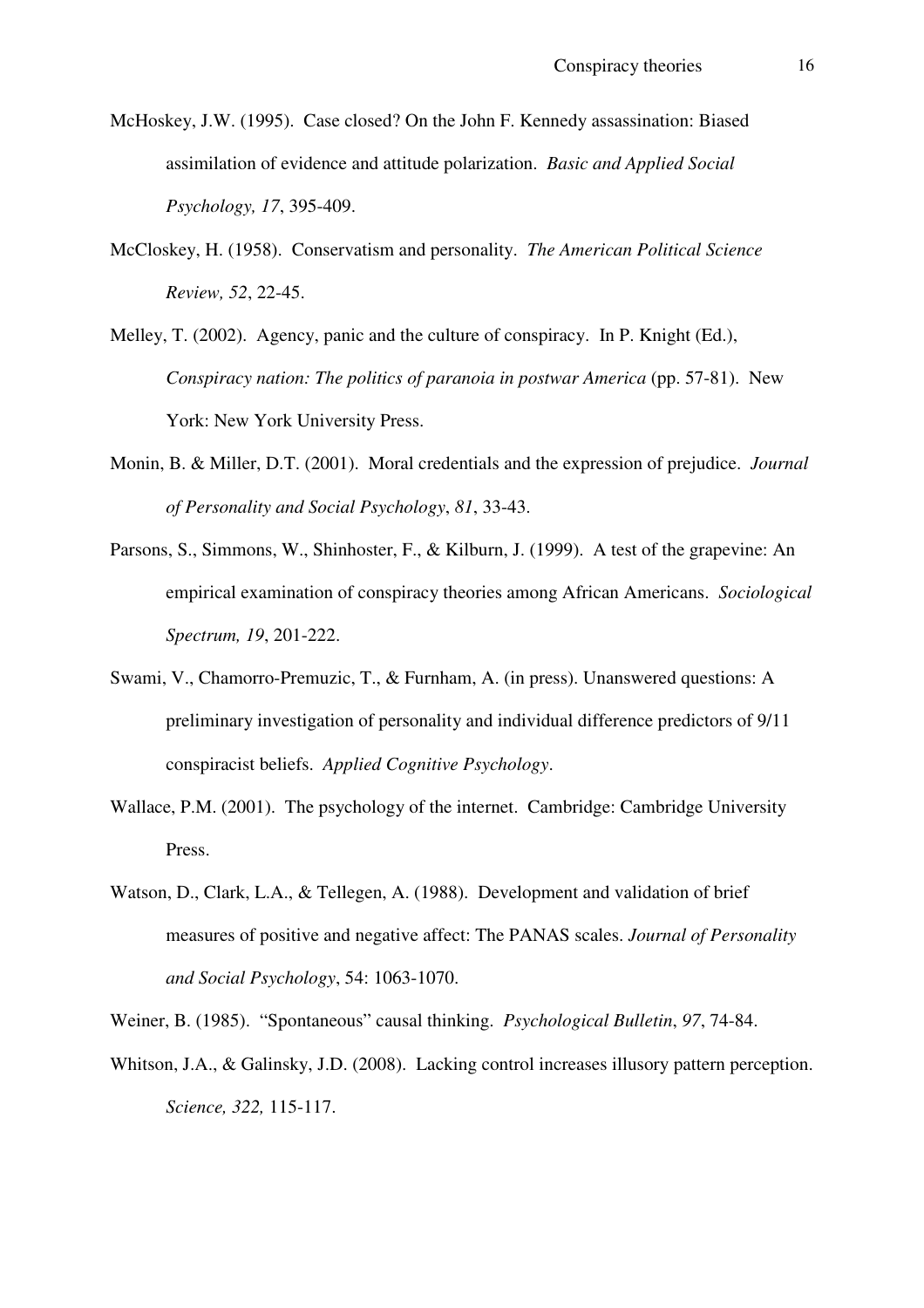Figure 1. The association between Machiavellianism and endorsement of conspiracy theories is fully mediated by participants' personal willingness to conspire.

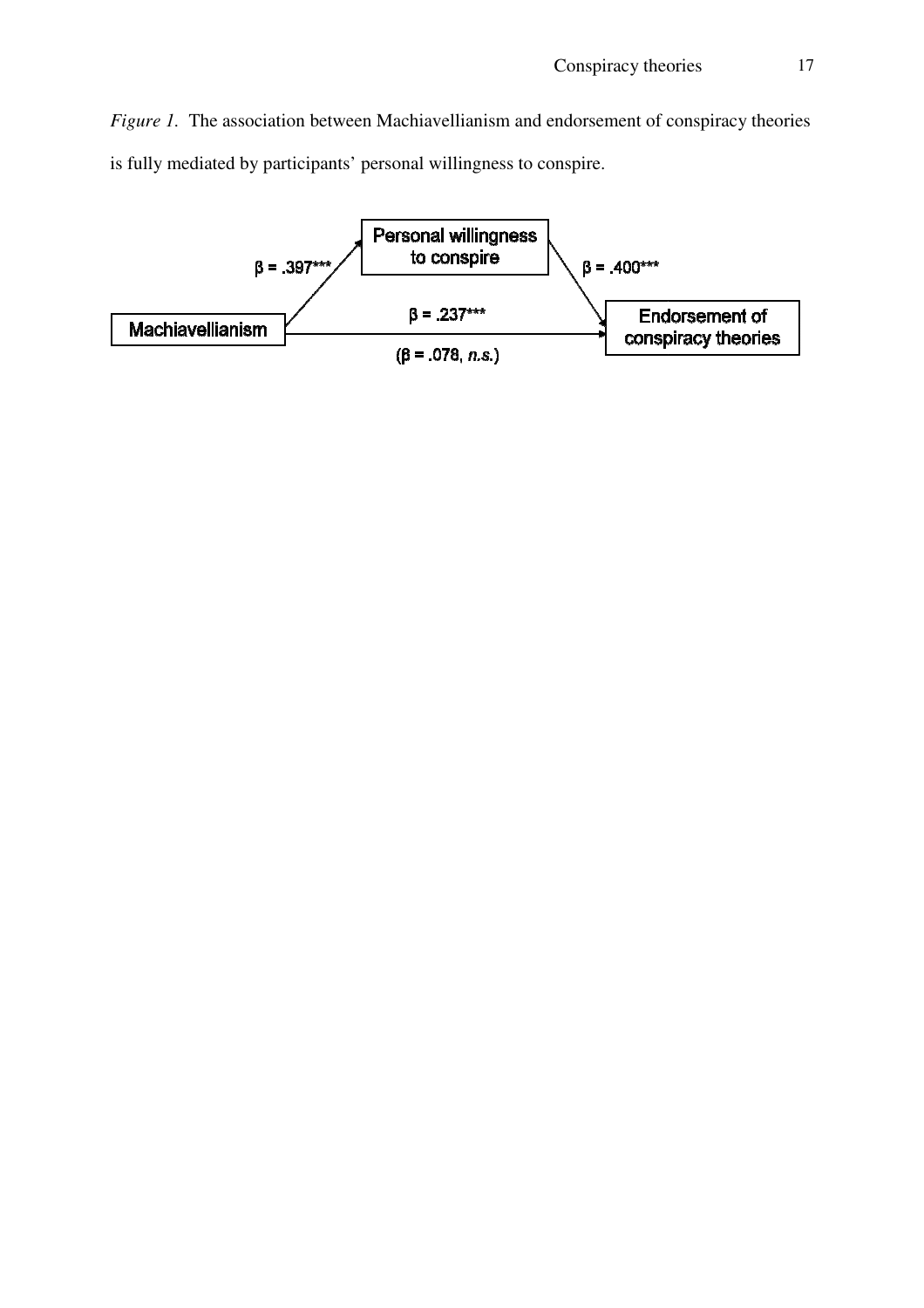*Figure 2.* Mean willingness to conspire and mean conspiracy theory endorsement as a function of experimental condition.